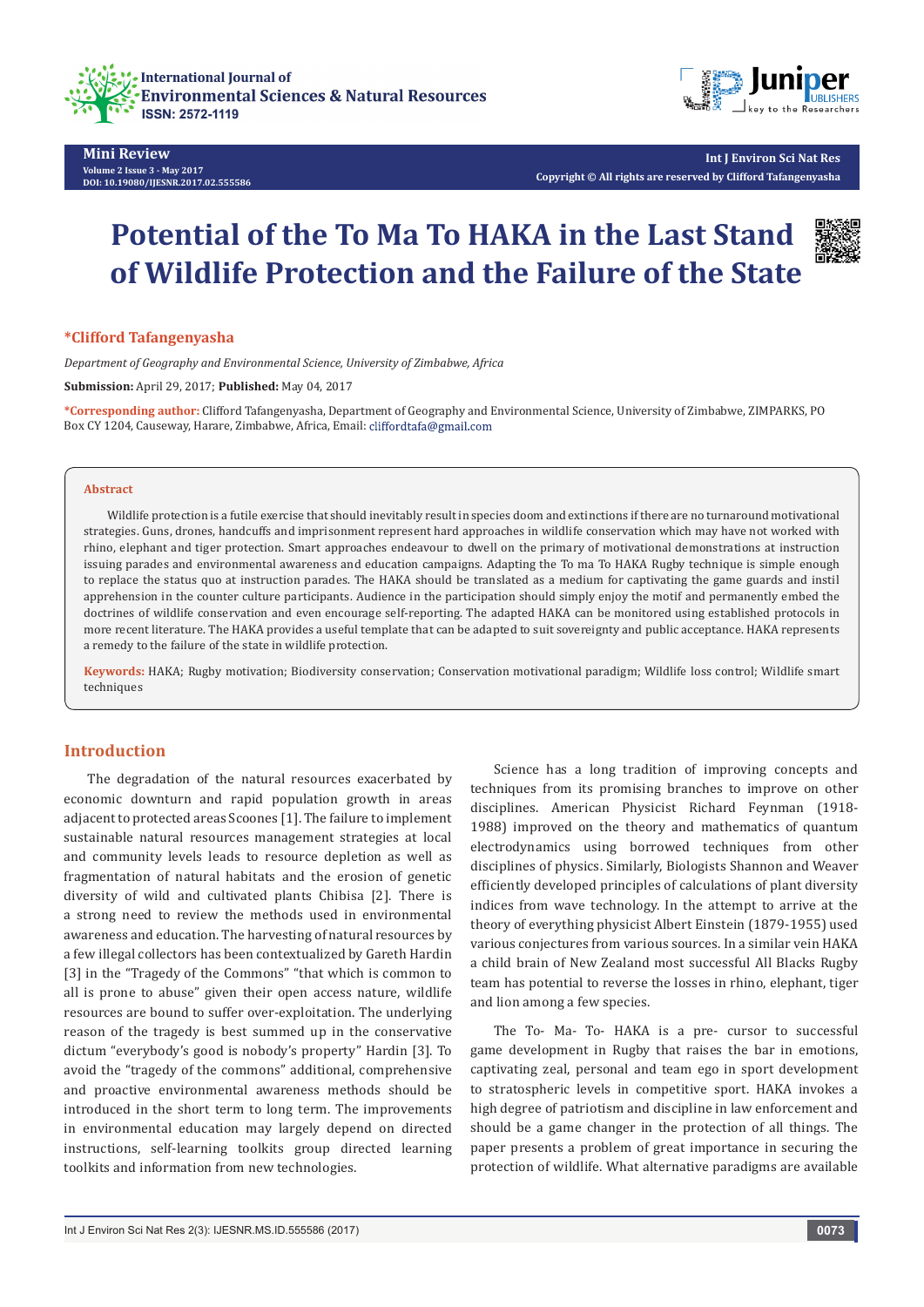to comprehensively protect wildlife? The study exploits gaps in the understanding of holistic wildlife protection. Should the status quo be left on the sidelines when biodiversity is increasingly coming under intense illegal extraction pressure? This study provides the most overlooked aspects of stimulating environment of organised law enforcement and awareness. Tafangenyasha et al. [4] suggested that wildlife protection can be guaranteed in the foreseeable future if novel stimulating environments are found. The findings corroborate the findings by earlier workers Scoones [1], Kahn [5].

From wildlife briefing parade participants should walk away with real expectations of apprehending counterculture nuisances. Africa, like much of the biodiversity rich third world lacks in motivational drive and ownership of team spirit to win the antipoaching game. Tafangenyasha et al. [4] suggest that African governments and their national parks are engaged in a sophisticated arms race with poachers, a game that can simply be won on stage/theatre using simple captivating motivational demonstrations of the spirit of the mind. The HAKA pre-game tactics has a key result of drastically reducing wildlife losses through postures that embellishes wildlife policing. The HAKA postures reciprocal interest, martial warning signals and simplicity across wide sections of stakeholders. Efficient wildlife protection measures require regular updates in bush craft and indoctrination protocols. This way HAKA can be a carrier of environmental messages in the outback's of Africa and perhaps beyond.

The present tactics of indoctrinating wildlife policing start with the usual parade address system that has not been adapted to adequately suit wildlife protection. The game of invigorating staff should start at the parade and be taken downstream in road shows and pro-active law enforcement strategies that are simply interesting to the lay men. The HAKA tactic is repeatable as it is musical, artistic and conductible at environmental awareness and education campaigns. A de-novo approach in providing a new moral high ground is envisaged. The study strengthens the view that soft approaches in law enforcement are still limitless and inexhaustible.

#### **Materials and Methods**

Credits are given to Getty images in Wikipedia (Figures 1-6) for a close up demonstration of HAKA that originated as a traditional dance among the Maori in New Zealand.

## **HAKA Indoctrination Techniques**

Chants, hand and leg gyrations are carefully ordered and manipulated in sequence and power to indicate ferocious tactics that have the full potential to annihilate counter culture groups or opponents in a contest (Figures 1-6). In a rugby contest HAKA may be construed to have fluttering tactics that fail to defeat opponents but because practice and rehearsals are perfect and proficiently carried out the end result may often be a hard earned trophy. Team members are supposed to chant and gyrate in unison in manners that frighten opponents. Chants carry invincible songs, strategies and visions and missions of a team. Chants empower team members. This technique developed and refined by All Blacks Rugby team represent an honest approach by humankind at reaching harmony in a naturally challenging environment where foes want to dominate.



**Figure 1:** Gyrations first level in Haka formidable rugby team display



**Figure 2:** Chant and gyrations in complementary rugby action.



**Figure 3:** Muscular chant and gyrations in rugby team winning philosophy.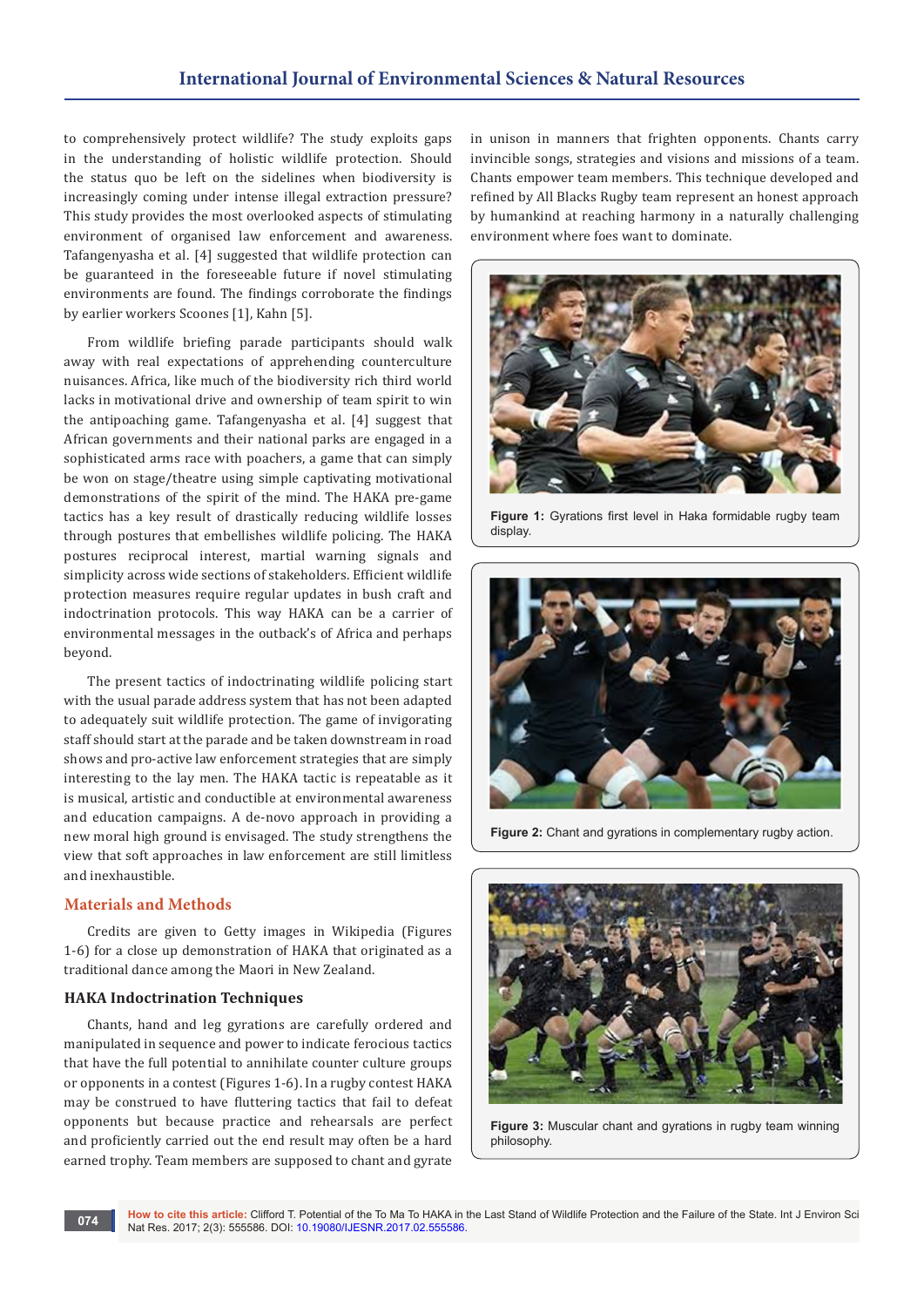

**Figure 4:** Formidable haka display overtures in front of rugby opponents.



**Figure 5:** Joyous relief haka follow a game over celebration.



**Figure 6:** Celestial Haka thanks giving follow a rugby game win.

## **Results and Discussion**

HAKA adoption by rugby teams around the world has been pivotal in raising the bar in rugby game inspiration. Rugby teams associated with HAKA have produced sterling results. Who said sound wildlife protection measures should not borrow from the catchment of ideas that produce desirable results in stimulation of team members? Tafangenyasha et al. [4] suggested parameters for testing effectiveness and efficiency of novel techniques in wildlife conservation.

#### **Adoption by International Sporting Team**

HAKA has long been adopted as a team rejuvenating game prior to a rugby contest in New Zealand (Figures 1-6). The All Blacks Rugby Team and scrumhalf Jonah Lomu (1975-2015) captivating demonstrations have inspired and given hope to rugby players and followers across the globe. According to anecdotes the HAKA allows practitioners to maintain allegiance to team spirit, discipline and highest levels of fitness and agility. The strategy addresses the here and now and the next now in law enforcement personnel readiness. HAKA has been accepted and tried in Australia, South Africa Springboks, Micronesia Pacific, Europe and Japan among others.

## **Potential of HAKA Deployment in Wildlife Protection and Measurement of Monitoring Efficiencies**

It is imperative that HAKA should bring a game on in wildlife protection with conservation counter culture groups. Wildlife protection should thrive on new innovative principles that engage law enforcement personnel and disengage counter culture participants in conservation. Traditional inefficient loss control procedures are not cast in concrete since each generation has to meet current needs in reducing loss of all things using robust war games and plays. HAKA should gain acceptance in commercial security companies through creation of formidable teams. HAKA should instil readiness and capacity to spring and jump at counter cultures promoting loss of things. Loss control departments may be receptive to new concepts and techniques and HAKA is the alternative paradigm antidote to counterculture against loss of all things. Tafangenyasha et al. [4] have highlighted the failure of the state in protecting all things and the need to invoke all measures to protect all things in the environment. Tafangenyasha et al. [4] are implicit in the need for the state to do more to reduce loss of things.

## **Problems with HAKA Deployment Across Law Enforcement**

Conceivably, HAKA may be labelled a foreign preparedness doctrine and technique that may not be suitable to the prevailing parade status quo that has proven disenabling as a protocol in loss control measures.

## **Future Adaptation and Development of HAKA**

HAKA provides an interesting learning curve from teams overhauling psychological readiness protocols. Mediocre readiness performances in world rugby sporting tournaments has not been tolerated at competitive sport tournaments. HAKA may be conceived as a corrective rejuvenating mechanism/ factor in law enforcement and tends to supplant less captivating traditional wildlife protection parades. The paper provides a stimulating point for further research. Winner take all motif is at the core of HAKA indoctrination.